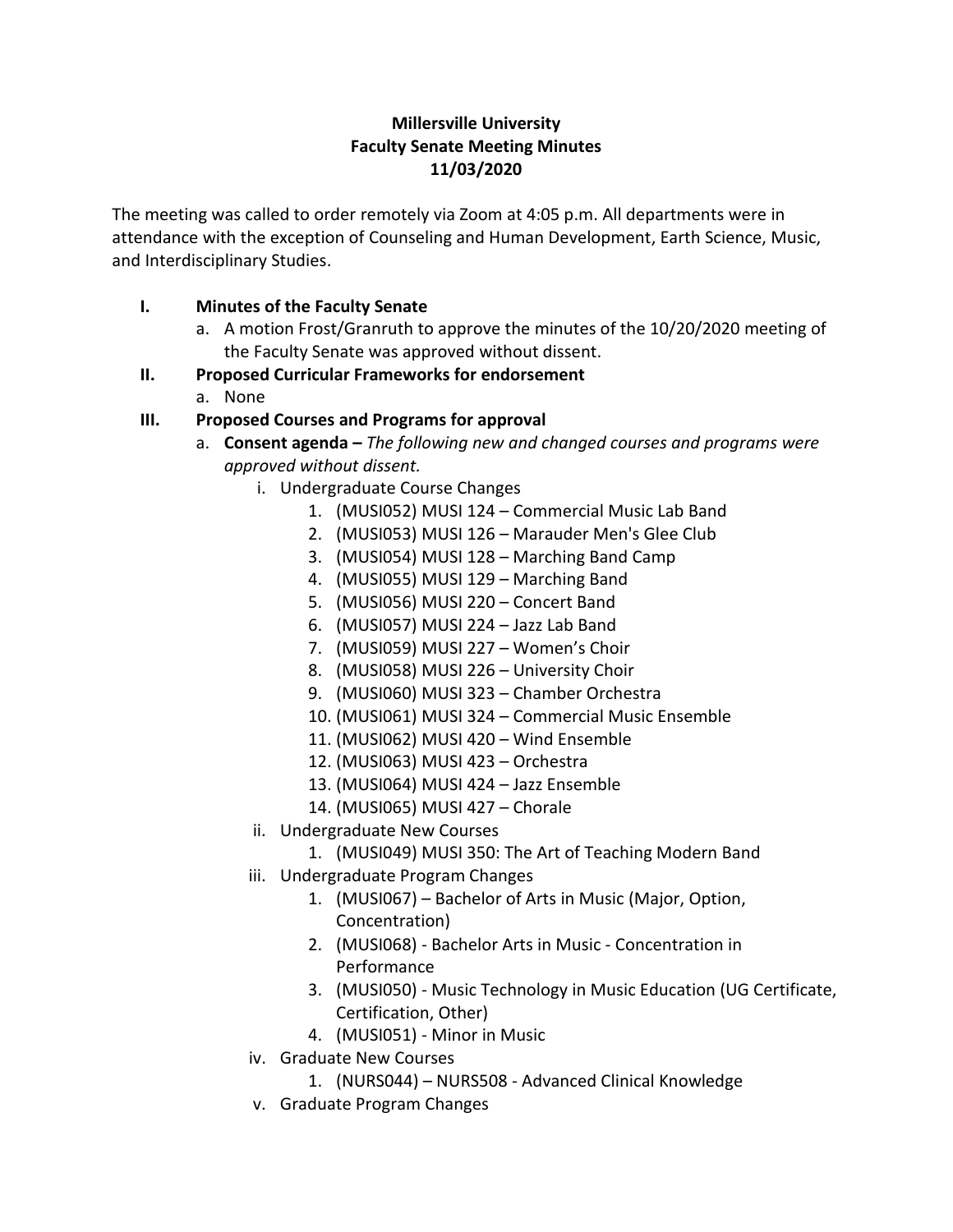- 1. (EDFN035) Assessment Curriculum and Teaching Program
- vi. Graduate New Programs
	- 1. (EMEE043) Literacy/Instructional Coach PreK-12 Endorsement

# **IV. Report of the Faculty Senate Chairperson**

- a. Chair Jeri Robinson
	- i. Remaining Faculty Senate Meeting Dates Fall 2020 (<sup>1st</sup> and <sup>3rd</sup> Tuesday at 4:05-5:45 unless noted\*) - remote
		- 1. November  $17^{th}$
		- 2. December  $1<sup>st</sup>$
	- ii. GCPRC WSSD proposal issue was resolved. GCPRC will consider their CAP procedures to avoid confusion in the future.
	- iii. In updating the approved policy change for APC, Dr. Frost recognized that the form referred to the "Dean of Graduate Studies and Research" while the current title is "Dean of Graduate Studies and Adult Learning". The title was updated along with the policy change.
	- iv. Reminder: Committee Chairs, please review your policy change history and get information to Jeri.
	- v. DL update for spring courses
		- 1. No change, see previous guidance.
	- vi. Please stay on the meeting to give a holiday/winter break video message for the University community.

# **V. APSCUF Updates**

- a. None
- **VI. Report of the Student Government Association**
	- a. None
- **VII. Report of the Graduate Student Association**
	- a. None

# **VIII. Report of the Administrative Officers**

- a. Alison Hutchinson, Registrar
	- i. Student will be moving off campus on 11/20, only a few staying through end of semester <50 RAs, ~12 staying over winter break.
	- ii. Registration starts this week. Registrar's office is operating virtually and in the office. Please call registrar office at x5005 for issues.
- **IX. Announcement of new courses, programs or changes to existing courses/program** a. See weekly CAP announcements.

# **X. Reports of the Faculty Senate Standing Committees**

- a. Academic Outcomes and Assessment (AOAC) Chairperson: Robyn Davis
	- i. Committee is considering moving the collection of data for academic outcomes to coincide with the recertification process.
- b. General Education Review Committee (GERC) Chairperson: Carrie Smith
	- **i.** Program review of GERC will happen this year. It is required on 5-yr basis, but was deferred one year. There will be a potential external review, faculty focus groups and more. Please encourage colleagues to participate in the process.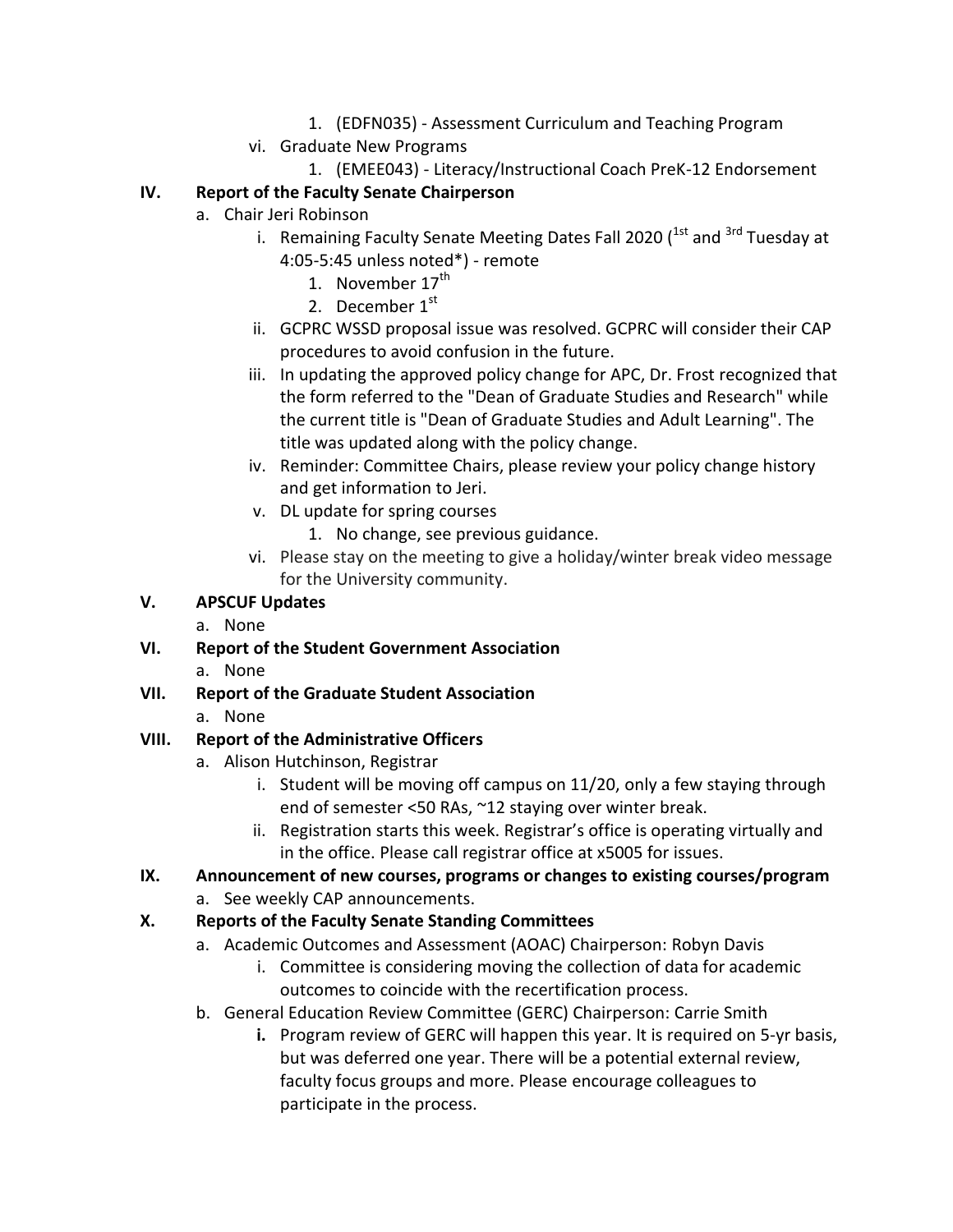- c. Graduate Course & Program Review Committee (GCPRC) Chair: Leslie Gates
	- **i.** Committee is reviewing a proposal for accelerated program procedures (undergraduate and graduate), there was a recent motion to alter the CAP process, but it requires some more due diligence to review consistency with other existing policies.
- **XI. Reports of the Faculty Senate, Convened Committees, Area or Special Committees** a. None
- **XII. Faculty Emeriti Resolutions**
- a. None **XIII. Faculty Senate Elections**
	- a. None
- **XIV. New Business**
	- a. Some issues with Early Alert, IT checking things regarding advisor/student mismatch in reports.

Granruth/Frost motion to adjourn at 4:26pm.

Respectfully Submitted, Ethan E. Frost Faculty Senate Secretary

### **ACTION SUMMARY**

*Minutes Approved*

 $\bullet$  10/20/2020

*Undergraduate New Courses Approved*

(MUSI049) MUSI 350: The Art of Teaching Modern Band

#### *Undergraduate Course Changes Approved*

- (MUSI052) MUSI 124 Commercial Music Lab Band
- (MUSI053) MUSI 126 Marauder Men's Glee Club
- (MUSI054) MUSI 128 Marching Band Camp
- (MUSI055) MUSI 129 Marching Band
- (MUSI056) MUSI 220 Concert Band
- (MUSI057) MUSI 224 Jazz Lab Band
- (MUSI059) MUSI 227 Women's Choir
- (MUSI058) MUSI 226 University Choir
- (MUSI060) MUSI 323 Chamber Orchestra
- (MUSI061) MUSI 324 Commercial Music Ensemble
- (MUSI062) MUSI 420 Wind Ensemble
- (MUSI063) MUSI 423 Orchestra